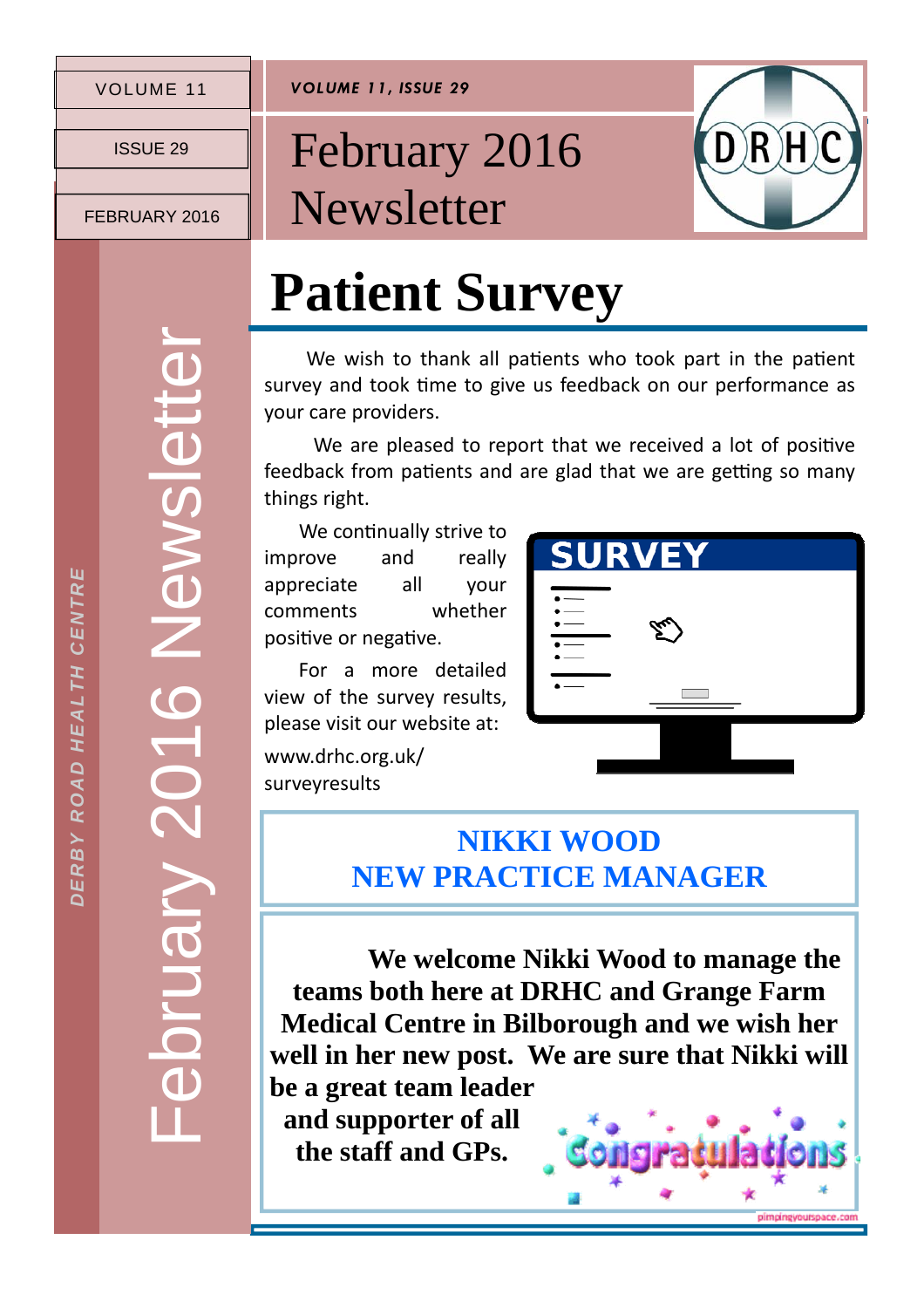#### PAGE 2

# **NEW NURSE AND AT DRHC**



 We welcome Helen Cooper who started in January as our new practice nurse. Helen will support our existing nursing and HCA team and provide much needed additional appointments for patients.



*Physio First*

 Have you been suffering from muscular skeletal pain? e.g. back pain, knee or shoulder

pain, etc and think an assessment by the physio at our **Physio First** clinic would help?

Did you know you can book this appointment directly with reception? Talk to reception today!

### **WELL BABY CLINIC**

#### **Wednesdays, 9.30am—11am**



 This is a drop-in clinic provided by the Health Visitors and offers support and advice for mothers and fathers.

 The clinic is for babies and toddlers under five years. You can also get baby immunisations and health checks.

 Have your baby weighed regularly and talk to the health visitors about any worries or concerns that you may have.



 You may have been or will soon be informed by the surgery who your named GP is at the practice. We would like to reassure patients that this will not affect how you book an appointment and it is your choice which GP you see. We have to inform patients of their named GP as this is a requirement by NHS England. **NAMED GP**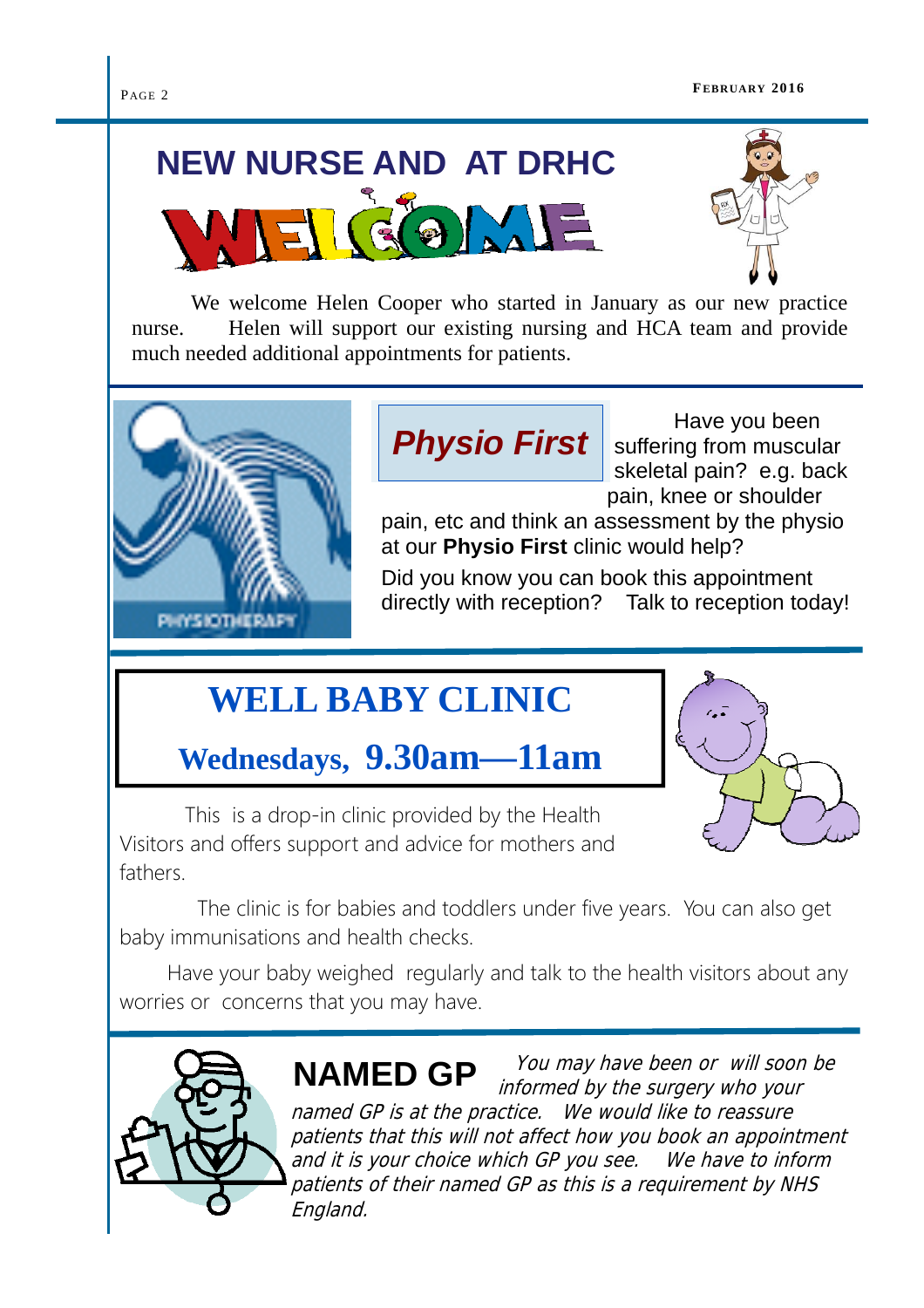### **Become a 'Virtual Patient Group Member'**

#### **Time Constraints but want to Have Your Say?**

 We are looking to develop a "Virtual Group" to enable patients to give their views and have their say, even if they cannot attend meetings but would like to be involved.

 This 'virtual group' would be contacted via email, post or telephone and asked to give their opinions or views on issues which have been discussed at the PPG meetings.



 If you would like to join the 'virtual group' please contact Anna Benner on her direct dial 0115 973 8827 or GET INVOLVED email: ncccg.contact-drhc@nhs.net, alternatively leave your contact details with reception.

#### **DRHC Patient Group seek New Members**

#### **NEXT MEETING**

#### **Monday, 7th March 2016 at 2pm**

Are you interested in joining our patient group here at DRHC?

 The group meet informally 2 to 3 times per year and are always looking for new members.

We are always looking at ways to improve patient services and the patient experience and welcome the involvement of patients.

 You do not have to attend meetings, we also welcome virtual members! If you are interested or want to know more, please give your details to reception.



#### *Advanced Care Practitioner*

Our *Advanced Care Practitioners* provide access to same day urgent appointments and daily telephone triage to discuss your problems and book appointments with the most appropriate clinician. Our ACPs can also prescribe medication and making referrals if necessary.